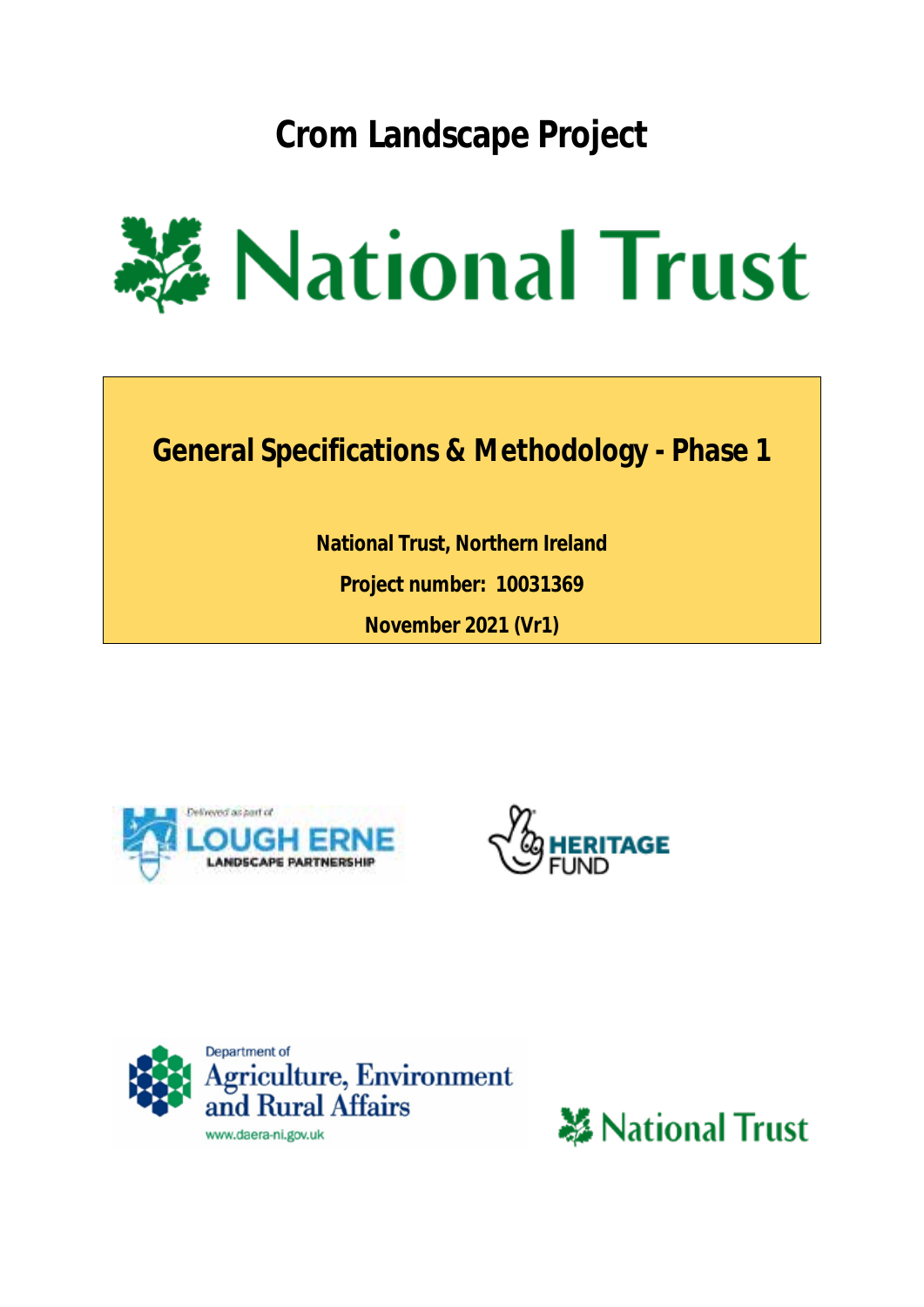|      | <b>CONTENTS</b>                                                     |                |
|------|---------------------------------------------------------------------|----------------|
| 1.   | Designations and Consents                                           | 1              |
| 1.1  | <b>Natural Heritage Designations</b>                                | 1              |
| 1.2  | <b>Historic Environment Designations</b>                            | $\overline{2}$ |
| 2.   | Phase 1 Inisherk Workplan                                           | $\overline{2}$ |
| 3.   | Site Access & Operations                                            | $\overline{2}$ |
| 3.1  | Access                                                              | 3              |
| 3.2  | <b>Working Area</b>                                                 | 3              |
| 3.3  | <b>Equipment Selection and Maintenance</b>                          | 4              |
| 3.4  | Privately Owned and Public Utility Services                         | 5              |
| 3.5  | Site Clearance and Operations                                       | 5              |
| 3.6  | Storage, Handling & Disposal of Materials                           | 6              |
| 3.7  | Work Rota & Out of Normal Hours                                     | 6              |
| 3.8  | Storage of Explosives & Other Dangerous Substances                  | 7              |
| 3.9  | Pollution of Watercourses                                           | 7              |
| 3.10 | Noise Control                                                       | 7              |
| 3.11 | <b>Proprietary Names</b>                                            | 7              |
| 3.12 | 24-hour cover                                                       | 8              |
| 4.   | Definitions, Classification and General Use of Earthworks Materials | 8              |
| 4.1  | Definition of Earthworks Materials                                  | 8              |
| 4.2  | <b>General Use</b>                                                  | 8              |
| 5.   | Phase 1 Aggregate Trackway Repair Works; 2.3km Inisherk section     | 9              |
| 5.1  | Repair to the Inisherk Path/Trackway section                        | 9              |
| 5.2  | Removal of soft material                                            | 9              |
| 5.3  | Repair stone trackway                                               | 9              |
| 5.4  | <b>Trackway Dressing</b>                                            | 9              |
| 5.5  | Prescribed Stone for use in repairs                                 | 9              |
| 6.   | Phase 1 Repair Existing Drainage sections along Inisherk Trackway   | 10             |
| 6.1  | Open Drains/Sheughs                                                 | 10             |
| 6.2  | Lateral/Cross-Drains                                                | 10             |
| 6.3  | <b>Treatment of Damaged Lateral Drains</b>                          | 10             |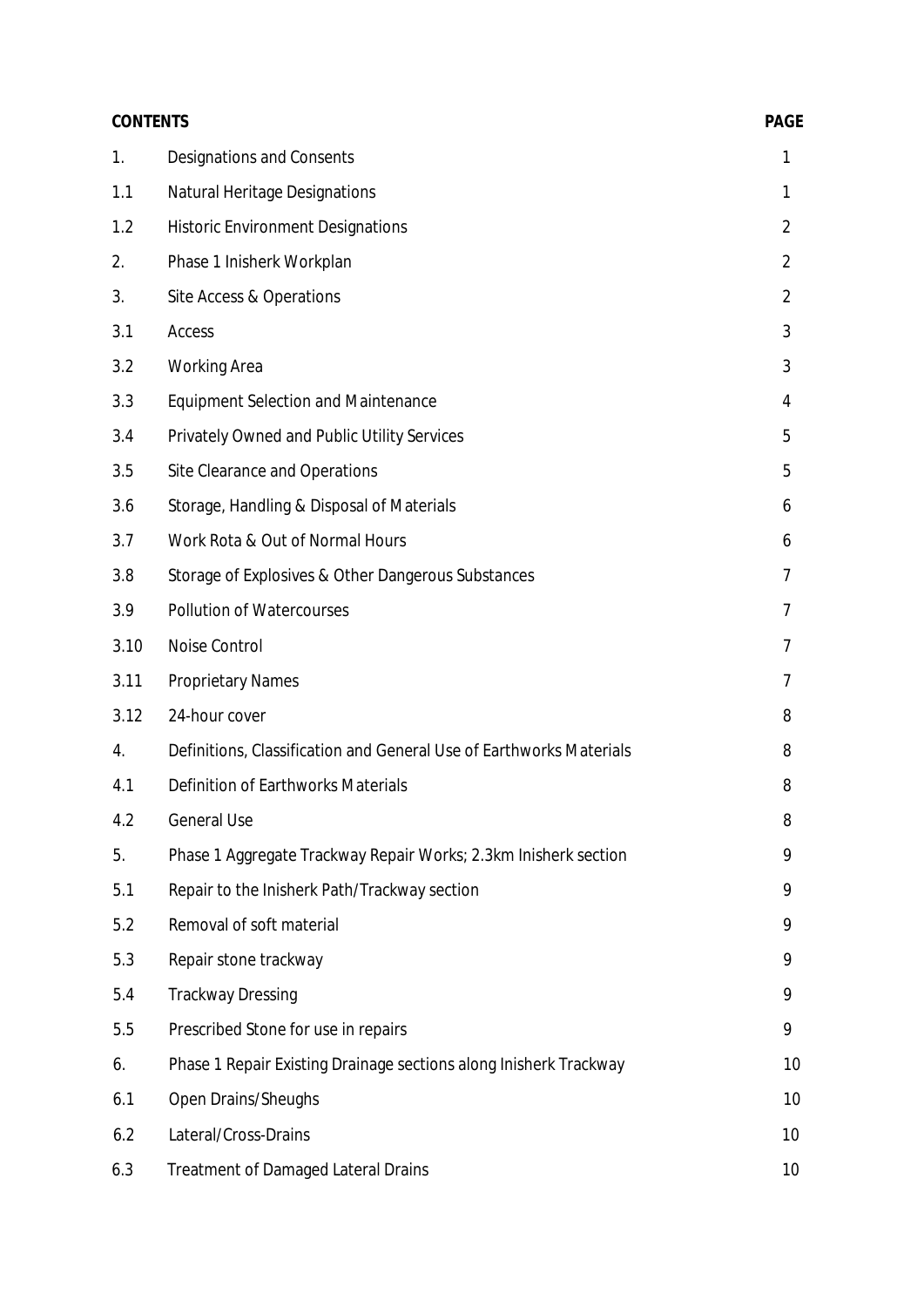| <b>CONTENTS Cont'd</b>                                                                   |                                        | <b>PAGE</b>     |
|------------------------------------------------------------------------------------------|----------------------------------------|-----------------|
| 6.4                                                                                      | Repair of Orchard section Cross-drain  | 10              |
| 6.5                                                                                      | Replacement of Cross-drain guard fence | 10              |
| 7.                                                                                       | Install 6 no. wooden bollards          | 11              |
| 8.                                                                                       | Site Conditions at Completion          | 11              |
|                                                                                          |                                        |                 |
| Appendix 1: Chainage Detail of soft areas and vehicle rut damage Inisherk Trackway Route |                                        | 12 <sup>2</sup> |
| Appendix 2: Detail and Layout of Open Drains and Conventional Lateral Drains             |                                        | 14              |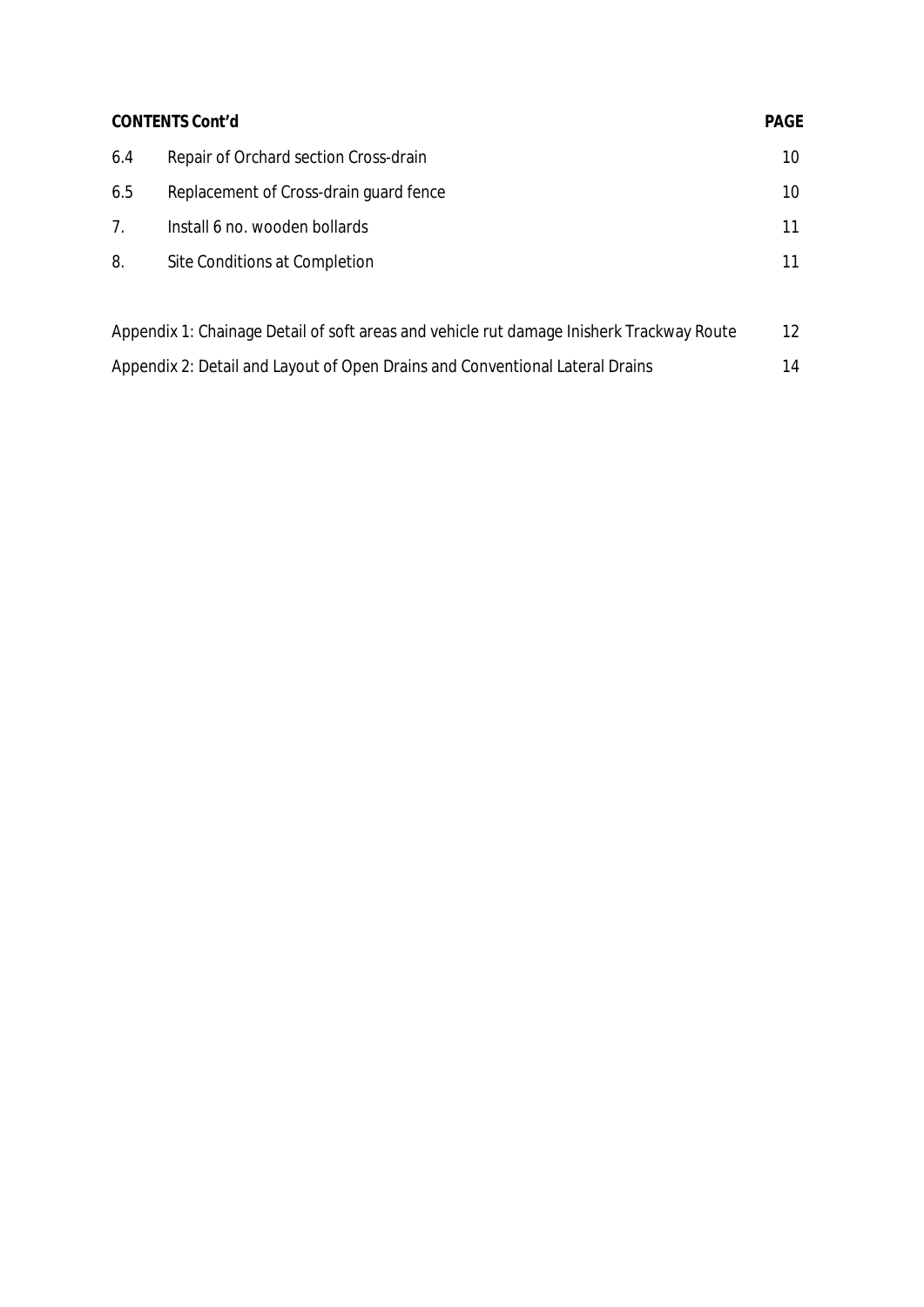

## **1. Designations & Consents**

To be read with *General Pre-Construction Information and Conditions* and *Maps and Layout Plans\_Phase 1*; *Natural Designations Layout A1; Existing Layout and Built Heritage 100a Landscape Layout Overall; 110a Landscape Layout.*

## **1.1 Natural Heritage Designations**

The Crom Landscape Project Site Works as outlined within this General Specifications & Methodology – Phase 1 document are a notifiable operation as being carried out within an area designated an *Area of Special Scientific Interest* (ASSI), and which must have NIEA (DAERA) Consent for the on-site Works to proceed. The National Trust (the Client) will apply to NIEA for the required ASSI Consent for this Phase 1 scheme of works. NIEA representatives will consider in detail the potential impact of the proposed Site Works operations and, if necessary, provide guidance on how the proposed Site Works may be carried out in a way that protects the designated features of the Crom ASSI.

As background, the Crom ASSI was designated across the whole estate in 1994 and it covers an area 1443 hectaresin extent. Within this designated area, Crom's woodland is particularly important, given it contains perhaps the most important area of native woodland remaining in N. Ireland. In recognition of this, much of the Crom site is designated because of its flora and fauna (ASSI No.71) and the site also forms an integral part of the wider Upper Lough Erne ASSI.

Crom is also noted for its parkland, which contains many ancient/senescent trees, along with a particularly diverse lichen flora growing on them. It is important as a site for its wetland habitats, bird, mammal, and invertebrate assemblages, while its natural beauty also makes it a popular walking and camping location.

The Crom ASSI encompasses the areas of the proposed site works in both Phase 1 and Phase 2 of this project. For the Phase 1 works on Inisherk, most of the island is designated ASSI, except for several parcels of ground which have been excluded, and these consist of the walled garden along with an area of woodland, through which the existing pathway extends, located around the northern side of the island and to the north and northwest of the walled garden. Please refer to drawing 110a Landscape Layout for the marked extent of the ASSI area on Inisherk.

For awareness, most applications for ASSI consent for proposals and operations are approved by NIEA, although the consent will contain and set-out conditions on how Site Works and other operations are to be carried out - in many cases this would be because certain actions or operations would be prevented by other legislation, for example, by planning, agricultural or waste management regulations and regulations to prevent water pollution.

For the operations detailed below in these specifications, the Works and operations have been prescribed and reflect the methodology as submitted by the Client for the current Phase 1 consent application. The Principal Contractor should be aware that any variation to these prescriptions or practical operations may be subject to amendment, based on the conditions which accompany the final ASSI consent as will be issued by NIEA; a copy of this consent will be issued to the Principal Contractor through the Client on issue and all conditions which are contained within the consent must be applied and followed.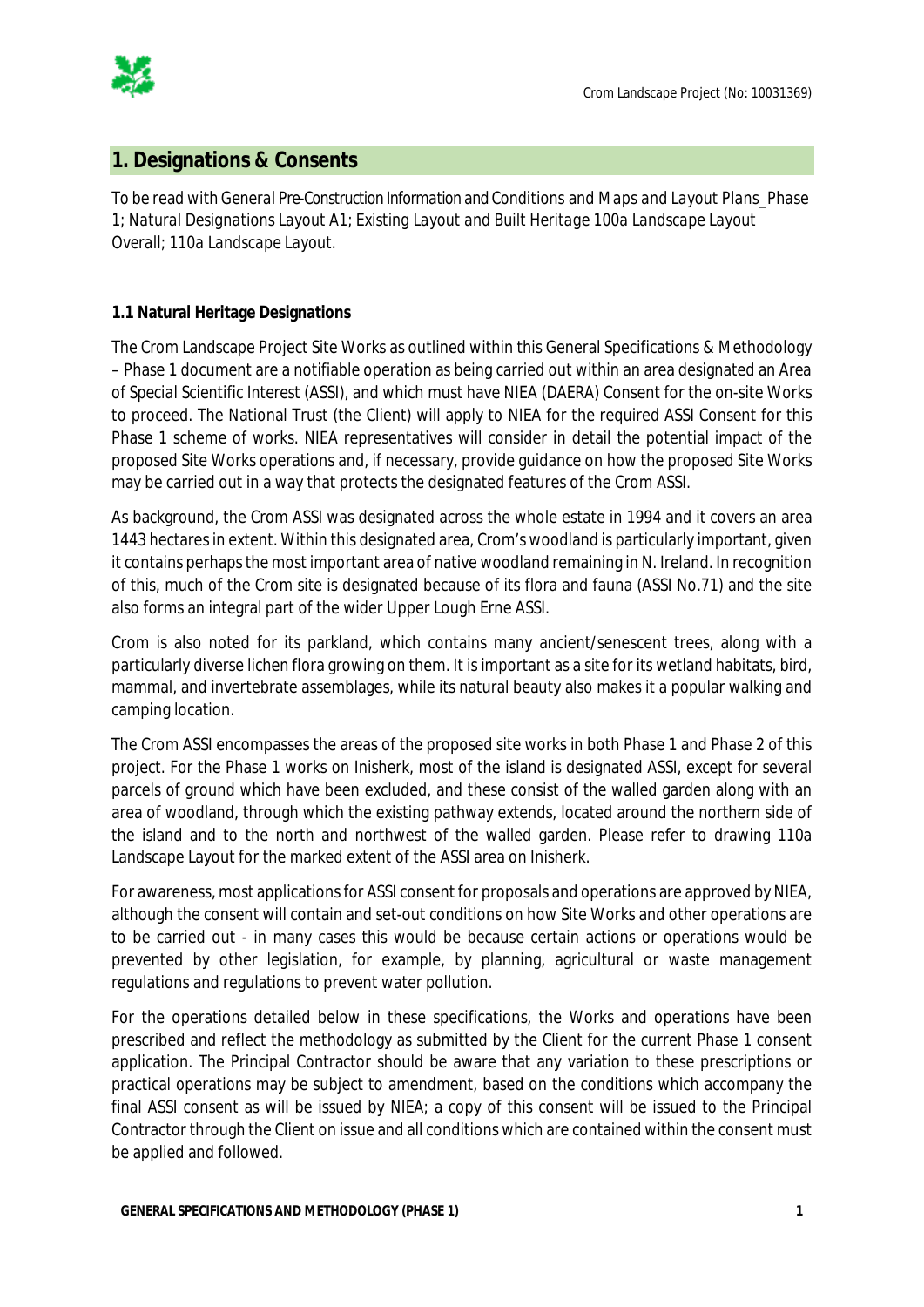

### **1.2 Historic Environment Designation**

Crom Estate is an historic demesne, and its area is included on the Register of Historic Parks, Gardens and Demesnes (HPGD) for N. Ireland (Ref: F-009). The site contains one Scheduled Monument area, Old Crom Castle (FER 261:020), which consist of the standing ruins of the original 17<sup>th</sup> century plantation castle on the site, along with its adjoining historic garden. In addition, Crom contains three recorded monument sites, four sites listed in the Industrial Heritage Record and seventeen Listed Buildings. Defence Heritage assets survive on the site, these mainly dating to the 1940-45 war period, and which while not currently listed in the Monuments & Buildings Records for NI, are included on the National Trust's own Historic Buildings, Sites and Monuments Record (HBSMR).

The registered HPGD area at Crom fully encompasses Inisherk island. The island is accessed by the White Bridge, which is included in the Industrial Heritage Record and there are three listed buildings located on the island, as shown on the accompanying drawing *Existing Layout and Built Heritage A1*. A listed building located closest to the area of proposed work is the Walled Garden (Grade B2; Ref: HB12/02/002 K) and the extent of the listing for this structure covers its walls, outbuildings, gates, and outer retaining wall. There are no works proposed in this Phase 1 which would impact upon any of the listed buildings on Inisherk, however care should be taken by the Principal Contractor in his operations particularly in proximity to any of the historic structures within the Site.

## **2. Phase 1 Inisherk Work Plan**

To be read with *General Pre-Construction Information and Conditions* and *Maps and Layout Plans\_Phase 1*; *100a Landscape Layout Overall; 110a Landscape Layout; 310 Timber Bollard*.

### 2.1 Phase 1 Works Summary

Repair and improvement work for Phase 1 Inisherk to include:

- localised repair of an existing c.2.3km access trackway; location as shown on drawing *110a Landscape Layout*
- cleansing of debris/detritus from open sheughs/ditches and cleansing of buried conventional  $\mathcal{L}^{\text{max}}$ cross drains and lateral outfalls along the route of the existing trackway; as shown on drawing *110a Landscape Layout*
- repair 1 no. piped culvert; as shown at location on drawing *110a Landscape Layout*
- install 6 no. wooden bollards; as shown at location on drawing *110a Landscape Layout & detail 310 Timber Bollard*
- other associated site work.

## **3. Site Access and Operations**

To be read with *General Pre-Construction Information and Conditions* and *Maps and Layout Plans\_Phase 1*; *100a Landscape Layout Overall; 110a Landscape Layout*.

### 3.1 Access

Vehicle access onto Inisherk is via Crom estate roads and across the White Bridge.

**GENERAL SPECIFICATIONS AND METHODOLOGY (PHASE 1) 2**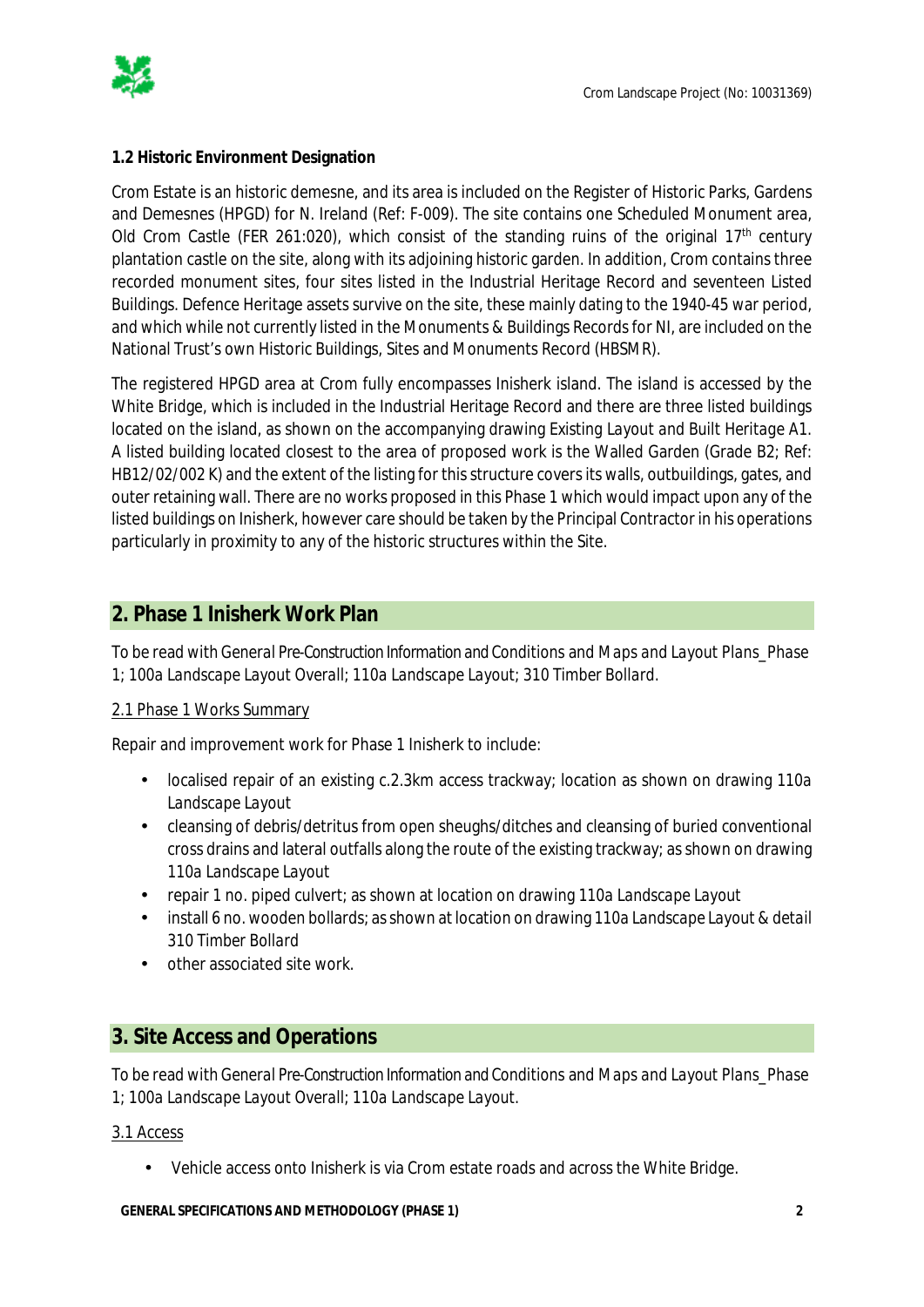

- The White Bridge single carriageway access route onto Inisherk has a maximum 8 ton (loaded) carrying weight limit.
- In Work operations the Principal Contractor must ensure that in-use access routes and the  $\mathbf{r}$ single carriageway White Bridge are not blocked by his vehicles, plant, equipment, or materials including by those of any deliveries linked to his Site operations.
- Parking or refuelling of vehicles or plant on the White Bridge is not permitted. t.
- Unrestricted access to be always available to emergency vehicles.
- Contractor/Operatives' Vehicles and Plant using the White Bridge must ensure these must be in good and sound working order and must not leak any fuel, oil, lubricants etc, so to ensure there is no pollution or contamination of the watercourse running below the bridge. In the event of a vehicle breakdown on the bridge, Principal Contractor must ensure that spill kits are deployed to prevent pollution and must ensure the recovery of any vehicle at the earliest opportunity.
- The estate roads and bridge, as the access route for the Principal Contractor's operations, must be kept clean of any debris, mud or spillage of materials which may become deposited onto the carriageway/bridge during Phase 1 Work. It is the responsibility of the Principal Contractor to remove and otherwise clean any access routes on which his construction or delivery vehicles travel, and which may deposit mud or spill materials.
- The Principal Contractor shall provide, erect, and maintain such traffic signs, lamps, barriers, t. and such other measures as may be necessitated, in accordance with Chapter 8 of the Traffic Signs Manual (HMSO Department for Transport). When the circumstances of any case are not covered by the recommendations, the Principal Contractor shall submit proposals for dealing with such situations for approval. Compliance with this clause shall not relieve the Contractor of any of his other obligations and liabilities under the Contract and under the relevant provisions of the Highway Acts.
- The Principal Contractor shall always keep clean and legible all traffic signs, lamps, barriers l, and traffic control signals which he installs, and he shall position, re-position, cover or remove them as necessary during the progress of the Site Work.

## 3.2. Working Area

- The Principal Contractor shall for the purposes of the Contract have free and temporary use of working areas and accesses thereto as shown in the Contract. The working areas will include space for the Contractor's compound to house his offices, stores and temporary works as shown on drawings 100a and 110a.
- Should the Contractor require further working areas or accesses during the progress of the ä, Work he may arrange for the use of these, subject to the approval of the Project Manager and Client, and which may be subject to an ASSI Consent amendment.
- t. Prior to the commencement of Site operations, the Principal Contractor will be supplied with the names and addresses of the landowner's (Client) site agents and contacts where appropriate including the names of tenants.
- The Principal Contractor shall give at least 7 days (but preferably longer) notice in writing to the landowner (Client) and tenants of his intention to start work within the Site.
- During the currency of the Contract the Principal Contractor shall attend promptly to any  $\mathbf{r}$ complaints intimated by the landowner (Client) or tenants.
- $\mathcal{L}^{\pm}$ The Principal Contractor shall keep records of the dates of his entry onto and departure from all property and lands, together with the dates of the erection and removal of all enclosures,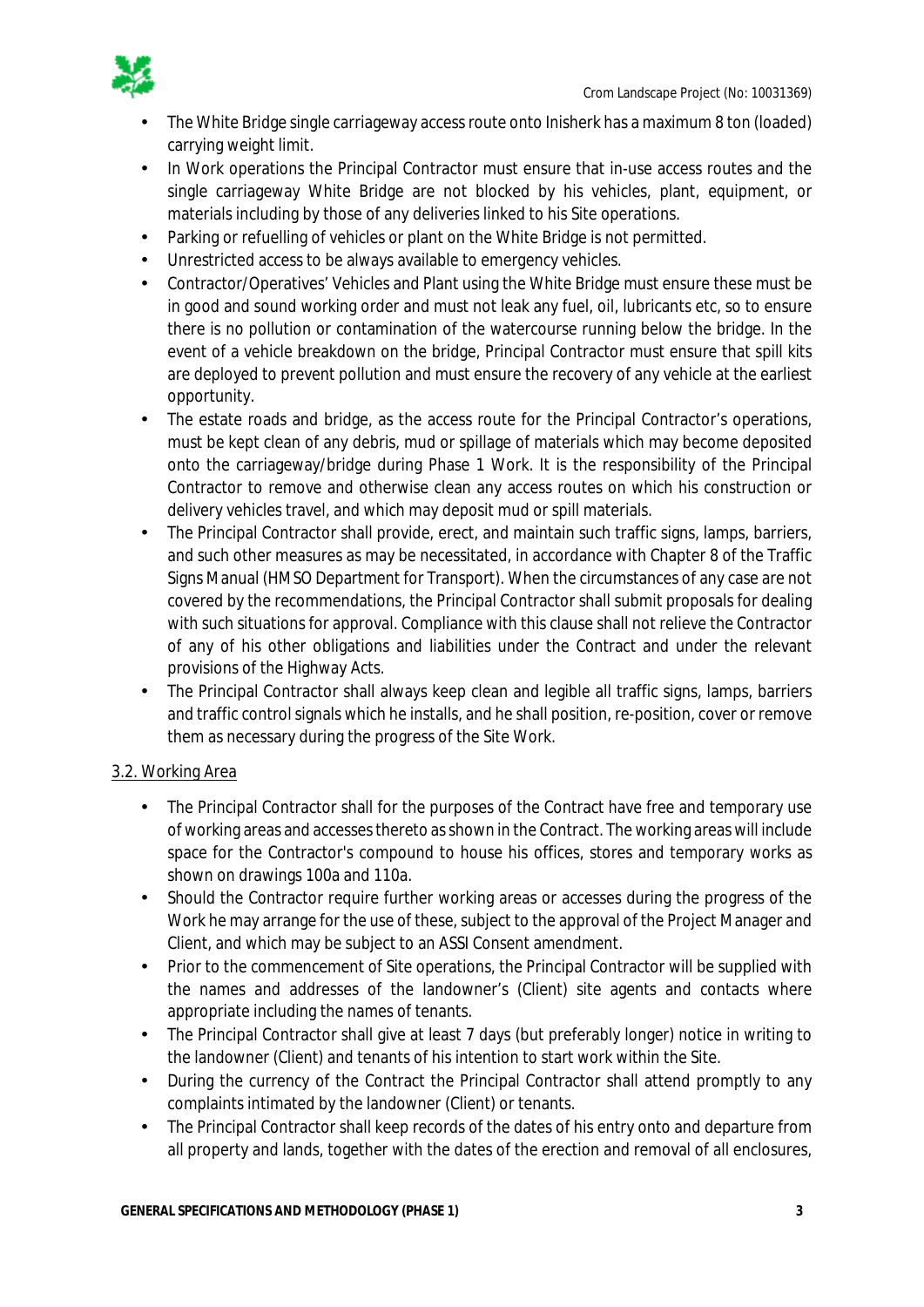

and he shall furnish copies of these records when required by the Project Manager. He shall also keep and furnish similar records in respect of roads, footpaths and thoroughfares.

- χ. The Principal Contractor shall be liable for compensation and costs resulting from any trespass or from his failure to vacate or to reinstate any portion of the Site in accordance with the Programme referred to in the General Conditions of Contract.
- The Principal Contractor shall be responsible for the proper up-keep and maintenance of his  $\mathcal{L}^{\text{max}}$ Site Works areas. Materials and equipment shall be positioned, stored, and stacked in an orderly manner, having due regard to safety.
- The Contractor shall maintain his Site in a tidy and workmanlike fashion. ä,

### 3.3. Equipment Selection and Maintenance

The choice of equipment used on the site is important.

- To ensure that damage to vegetation and subsoil is kept to a minimum, 5-8 Ton low ground pressure excavators with minimum 800mm wide tracks are generally to be used. Ground pressures must be minimal, and excavators need reach that will minimise their need for frequent repositioning.
- All machines will be serviced regularly and checked daily for oil and fuel leaks.
- Machine greasing will be done by two people so that excess grease can be methodically wiped clean and grease drops can be caught.
- Where any machine is parked-up over-night, it will be located as far from any watercourses  $\mathcal{L}^{\text{max}}$ as practically possible.
- Hydraulic systems will be charged with suitable thermally stable biodegradable hydraulic oil as standard, which in the event of system rupture or leak will at least 60% biodegrade within 28 days (OECD 301B test)
- All machine operatives will be suitably experienced in mechanical work and knowledgeable on machining techniques to minimise environmental damage to ground surface and watercourses. Each will be qualified with at least the following: NPORS training in plant operator's safety awareness course CITB/CPCS operators' certificate of competence for: 360º excavator, 360º excavator mini, wheeled loaders, dump trucks articulated or ridged, site dumper, skid steer loaders, rough terrain forklift and tractors up to 250hp
- Only bunded fuel bowsers shall be used on the site for plant refuelling.  $\mathbf{r}$
- The excavators will be located on as level ground as reasonably available, and refuelling will be with electric transfer pumps fitted to excavators.
- Drip trays will be used when refuelling.  $\mathbf{r}$
- Fuel tanks to be never more than 85% filled so to avoid splashing from tank vents.
- All machines to carry a spade and emergency fuel/oil spill kit from a reputable spill kit manufacturer including at least enough adsorbent material to capture the contents of the machines' fuel tank if spilled.
- At least one machine on site will be equipped with a winch capable of extracting the largest  $\mathbf{r}$ site machine if this becomes stuck.
- Any machine operator realising that they are stuck will stop working immediately and seek assistance.
- Only steel ropes or chains are to be used in any recovery work. These must be inspected and stamped/tagged at least once every 12 months and after any use.
- All staff should notify the site foreman immediately if a machine becomes bogged.  $\mathcal{L}_{\mathcal{A}}$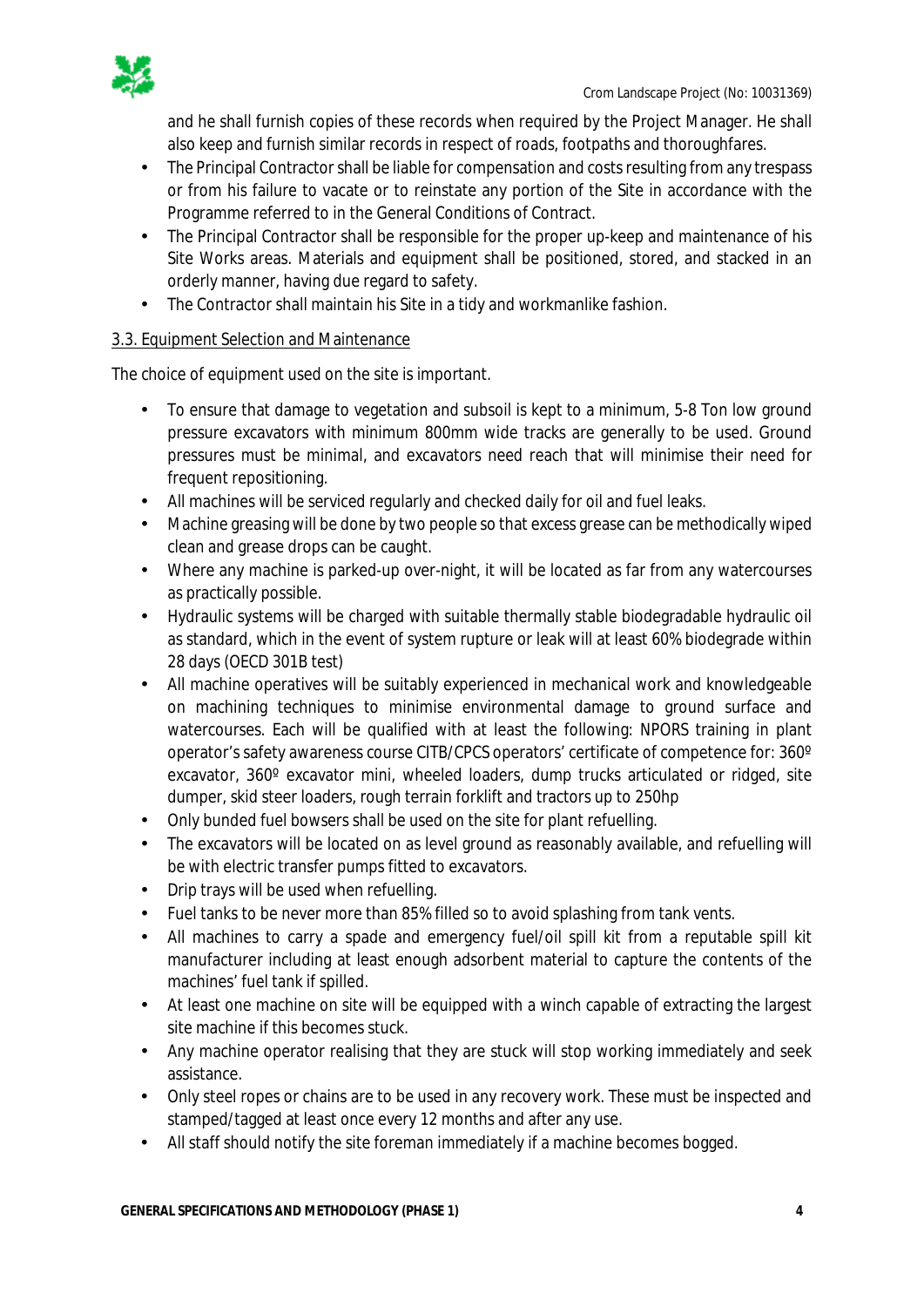

In the event of such an occurrence the contractor shall remove the machine as soon as practicable, and the recovery costs shall be borne by the contractor.

### 3.4. Privately Owned and Public Utility Services

- If any privately owned service for water, electricity, drainage etc., passing through the Site will be affected by the Works, the Principal Contractor shall provide a satisfactory alternative service in full working order to the satisfaction of the owner of the service and of an Engineer or Client's Building Surveyor before cutting the existing service.
- The location of known existing public utility services will be shown in the Contract. If any other Ŷ. public utility services passing through the site is subsequently found to be affected by the Works, the Contractor shall not carry out work near the service until the method of carrying out the work has been approved.
- The Principal Contractor to provide appropriately sized goal post barriers in areas where over- $\mathcal{L}^{\mathcal{L}}$ head cables cross the Site Works area (see layout drawings 100a and 110a).
- The precise location of any service shall be determined by the Contractor as directed.  $\mathcal{L}^{\pm}$

### 3.5. Site Clearance and General Operations

- The Principal Contractor shall demolish, break up and remove, structures and any superficial obstructions on the Site in the way of, or otherwise affected by the proposed Works. He shall clear each part of the Site at the times and to the extent required or as directed by the Project Manager and in accordance with any conditions attached to the ASSI Consent.
- Underground structures and chambers shall be demolished to the depths shown in the  $\mathbf{r}$ Contract or as directed. They shall be properly cleaned out and filled with suitable material, as detailed on drawing 110a Site layout for 'repair of cross-drain'; see Section 6 below. Unused topsoil and unsuitable other material arising from the repair of the cross-drain are to be removed and stored at the Farm buildings site, as shown on drawing 100a Site Layout Overall and later disposal off-site to tip.
- Subject to the provisions of the General Conditions of Contract, all materials (other than l, topsoil materials) arising from Site clearance, which are surplus to, or unsuitable for, use in the Works, shall become the property of the Contractor, and shall be disposed of by him off the Site to his tip, or if approved, disposed of on the Site in an approved manner and subject to conditions contained within the ASSI Consent.
- Surplus or unsuitable materials generated through the repair of the existing trackway shall be  $\mathbf{r}$ dealt with as required by Section 4 below.
- The Site Work corridor, consisting of the existing Inisherk path section, to be cleaned and  $\mathbf{r}^{\prime}$ repaired, should be free of obstructions such as any dead-wood branches prior to Principal Contractor mobilisation on site.
- Where encountered, obstructions to the Works such as branches lying on the pathway, are to  $\mathcal{L}^{\pm}$ be carefully lifted from the trackway and set aside within the adjacent woodland margin along the Path.
- Damaging trees along the Work corridor in contract operations is strictly not permitted.  $\mathbf{r}$ Protected area: Do not cut roots within precautionary protection area. Size of area: Within site boundary and all trees immediately on the boundary.
- If tree roots exposed during operations backfill as soon as possible or temporarily line with t, polyethylene sheet to reduce evaporation. Backfill: As dug material in layers not more than 300 mm thick, copious watering to alleviate stress.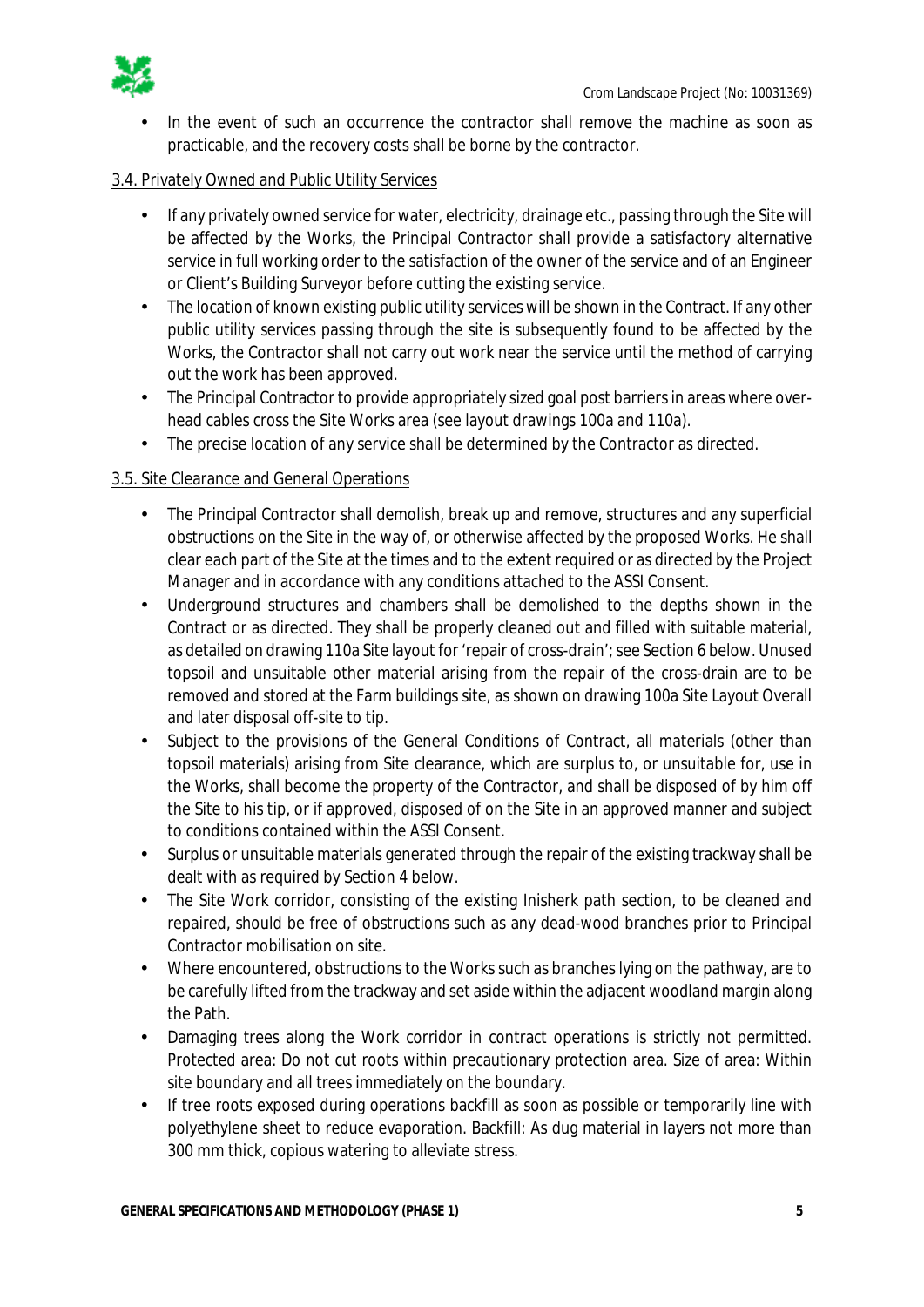

- Phase 1 site operations are being timetabled and to be carried out outside of the Bird Nesting Season. Note that if tree or vegetation clearance work is undertaken during the nesting season, a pre-works survey needs to be carried out by a qualified ecologist to assess, record and confirm that no nesting birds are present or that the intended work will not disturb any birds nesting near to the Work Site.
- Principal Contractor must give notice: If unrecorded foundations, beds, voids, basements,  $\mathcal{L}^{\mathcal{A}}$ filling, tanks, pipes, cables, drains, manholes, watercourses, ditches, etc. not shown on the drawings are encountered.
- Burning of any materials on the Site is strictly not permitted. ä,

## 3.6. Storage, Handling and Disposal of Materials

- In arranging the Phase 1 compound and the position of welfare facilities, these are to be set on existing ground surface in the location as shown and agreed on drawing 100a and 110a.
- In arranging Phase 1 temporary storage for Work materials, these are to be stored in the  $\mathcal{L}^{\mathcal{A}}$ locations as shown on drawing 100a and 110a; should further temporary storage area(s) be required this must first be agreed on-site with the Client's representatives and Project Manager.
- Materials and components shall be stored in such a manner as to preserve their quality and condition to the standards required by the Contract.
- General: Protect areas affected by maintenance operations using boards/tarpaulins. Do not  $\mathbf{r}$ place imported materials directly on grass.
- The quantity of materials and components stored on the Site shall be consistent with that  $\mathcal{L}^{\text{max}}$ necessary for efficient work and to deliver the contract.
- Materials and components shall be handled in such a manner as to avoid any damage or contamination and be in accordance with all applicable commendations of the manufacturers.
- Surplus material which may be required by the Client shall be delivered by the Principal Contractor to a place designated on-site. These items shall be paid for at the invoiced rates, delivered to site, an allowance being made for loading and haulage from/within the site.
- The cost of all surplus materials not required by the Client shall be borne by the Principal Contractor.

## 3.7. Work Rota and Outside Normal Working Hours

- The Principal Contractor shall, as far as is practicable, confine his hours of Work within:  $\mathcal{L}^{\text{max}}$ Monday to Friday 08.00 - 18.00 and Saturday 08.00 - 13.00
- Works outside these hours shall not be undertaken without prior written permission of the Project Manager.
- Work on site will not normally be permitted on Sundays or on Bank Holidays.
- If it becomes necessary to safeguard the Works, or for any other emergency, the Project Manager or Building Surveyor may order the contractor to work continuously by day or night. Unless in the opinion of the Building Surveyor the necessity for this is due to the Principal Contractor's negligence. Any extra cost will be determined in accordance with Clause of the Conditions of Contract.
- The Principal Contractor shall adhere to his normal daily and weekly working hours, submitted as part of his Request for Quotation/Tender, unless otherwise agreed with or order by the Client's Building Surveyor, and shall note the provisions and requirements of the Dayworks schedule.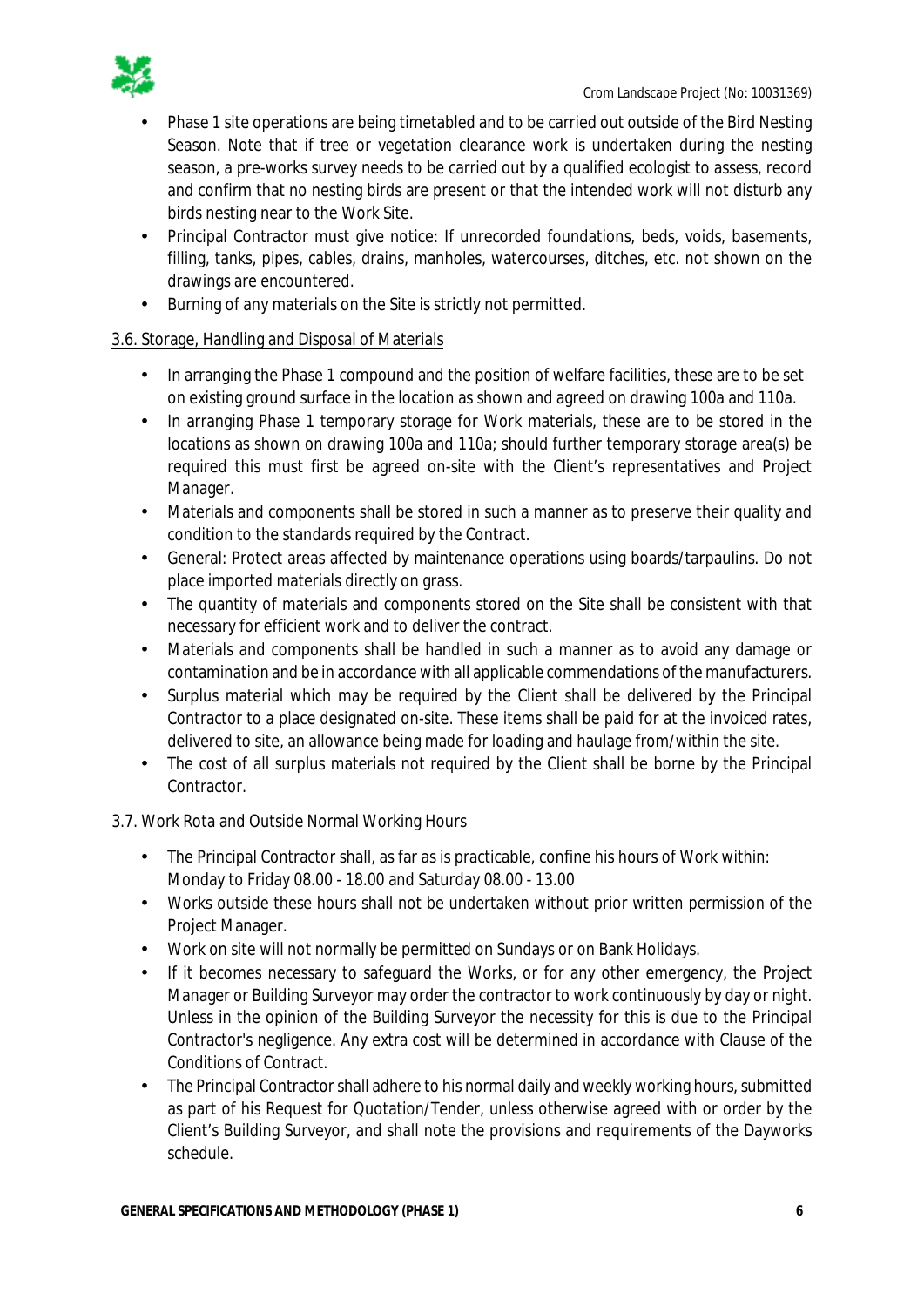

In addition to the provisions of the Conditions of Contract, if the Principal Contractor intends carrying out Work outside normal working hours of weekdays and weekends, he shall give one day's notice in writing to the Project Manager/Building Surveyor. Any work carried out without such notice shall not be measured for the purpose of certification.

### 3.8. Storage of Explosives and other Dangerous Substances

- Unless otherwise directed in the Contract, the storage and use of explosives on site is not permitted.
- Dangerous or inflammable materials and gases shall not be brought onto the Site, or used for  $\mathcal{L}^{\text{max}}$ any purpose, without approval in writing.
- The location of stores for explosives, dangerous or inflammable materials or gases on the site  $\mathcal{L}^{\text{max}}$ must be approved in writing.

## 3.9. Pollution of Watercourses

- During the period of execution of the Works, the Principal Contractor shall take all necessary precautions to prevent the pollution of rivers, streams, lochs, watercourses, reservoir catchment areas, surface water drains or the surface of the ground by poisonous, noxious, or polluting matter arising from his operations, and shall provide any settling ponds or purifying equipment as required.
- The Principal Contractor is required to submit to the Project Manager/Building Surveyor a detailed Method Statement prior to the Date of Commencement clearly setting out the pollution control measures he intends to implement. The pollution control measures put forward by the Principal Contractor will be subject to the approval of the Building Surveyor.

### 3.10. Noise Control

- All work shall be carried out without unreasonable noise.
- Compressors used on the Site shall be silenced either by using only fully silenced models fitted  $\mathcal{L}^{\text{max}}$ with effective exhaust silencers and properly lined and sealed acoustic covers all to the design of the manufacturers of the compressors or using effective acoustic screens to enclose the noise source.
- $\mathcal{L}^{\text{max}}$ Ancillary pneumatic percussive tools used on the Site shall be fitted with silencers of a type recommended by the manufacturers of the tools.
- Compressors, silencers, or other equipment shall be maintained in a good and efficient  $\mathbf{r}$ working order and shall not have been altered in such a way that the noise caused in the operation is made greater by the alterations.

## 3.11. Proprietary Names

In every case where, in the Specification or Drawings, materials, appliances or fittings of a special design, manufacture or otherwise are described or the names of manufacturers or agents are given, it is to be clearly understood that such references are inserted for the guidance of intending Contractors with respect to the nature and quality of the materials, articles or services required, which must, in all cases be subject to the approval of the Client's Building Surveyor.

### 3.12 24-Hour Cover

Throughout the Phase 1 Contract Period the Principal Contractor shall ensure the staff/operatives, plant and materials are always available to deal effectively, whether within

#### **GENERAL SPECIFICATIONS AND METHODOLOGY (PHASE 1) 7**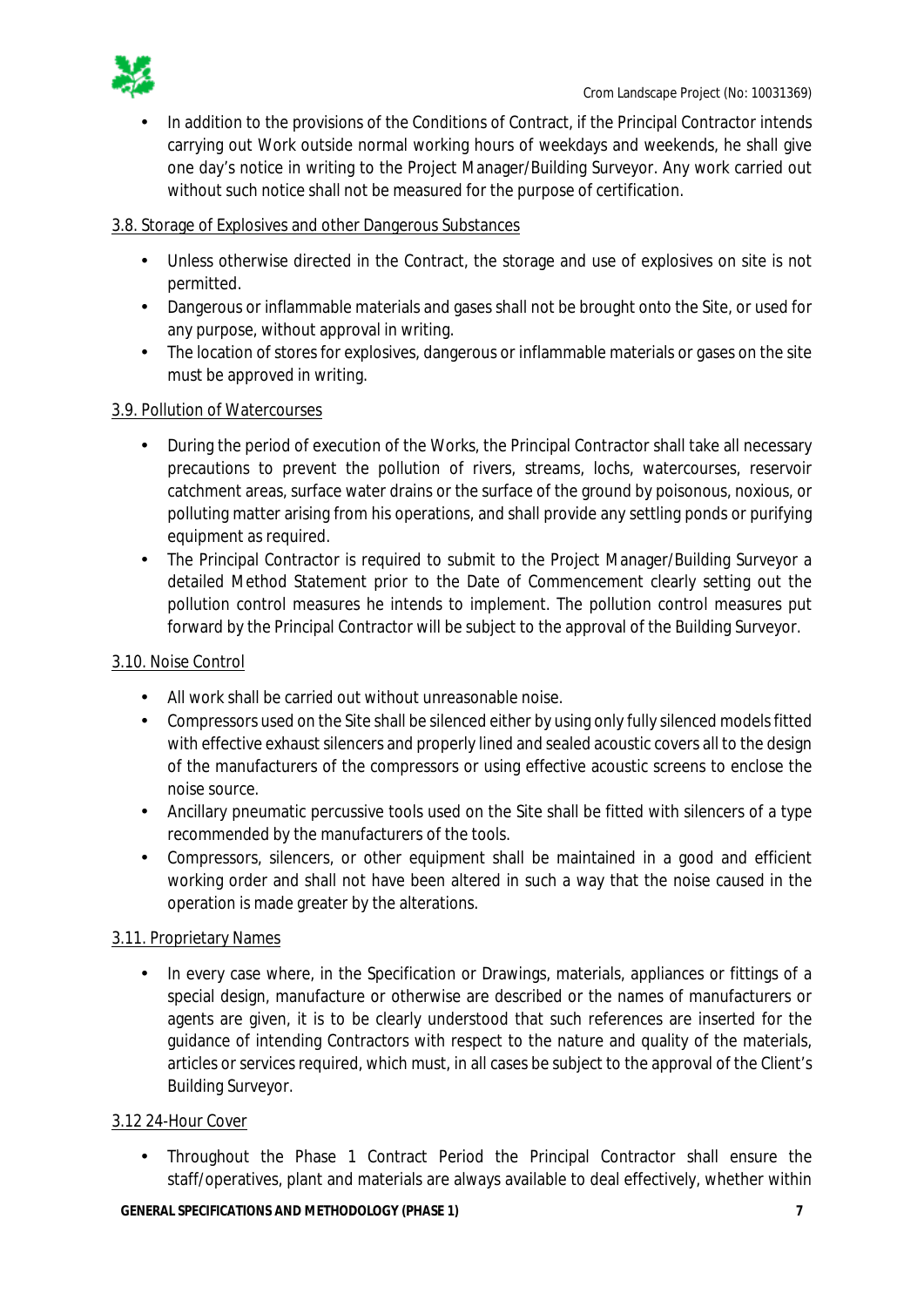

normal working hours or not, with any situation which arises in connection with his Work, and as promptly as the circumstances warrant.

Before the start of the Contract, the Principal Contractor shall deposit with the Client's  $\mathbf{r}$ Building Surveyor and Project Manager a list of names, addresses and telephone numbers of the members of his staff who have the authority to take charge in such circumstances at any time. This information shall also be posted on a sign at the entrance to the Works Site.

## **4. Definition, Classification and General Use of Earthworks Materials**

4.1 The following definitions of earthworks materials shall apply to this and other Clauses of the Specification in which reference is made to the defined materials:

4.1.1. "Topsoil" shall mean the top layer of soil that can support vegetation.

4.1.2. "Suitable material" shall comprise all that which is acceptable in accordance with the Contract for use in the Permanent Works.

4.1.3. "Unsuitable material" shall mean other than suitable material and shall include:

- material from swamps, marshes, or bogs.
- peat, logs, stumps, and perishable material.
- material susceptible to spontaneous combustion.  $\mathbf{r}$
- material in a frozen condition or material which after being frozen is not approved for use.
- clay of liquid limit exceeding 90 and/or plasticity index exceeding 65.  $\mathcal{L}^{\text{max}}$
- materials having a moisture content greater than 1.2 times the Optimum Moisture Content, unless otherwise approved.
- 'Rock' shall mean those geological strata or deposits and/or any hard material requiring the use of specialized plant for its loosening before removal, or if excavated by hand the use of wedges and sledgehammers. Individual masses exceeding 0.25 cubic metres in size shall be regarded as rock where the net width of excavation is less than 2 metres.
- 'Rock fill' shall consist of hard, durable, insert material of suitable size for deposition and compaction.
- 'Soft material' shall mean all unsuitable material within the groups 'Well-graded granular and dry cohesive soils' include clays and marks containing more than 20% of gravel and/or having a moisture content less than the value of the plastic limit (determined in accordance with BS 1377 Parts 1 - 9) minus 4, well-graded sands and gravels with a uniformity coefficient exceeding 10, chalk having a saturation moisture content within the range 15-20 per cent and all shales and clinker-ash.

### 4.2. General Use

- The use of topsoil as a fill material shall be restricted to surface layers in positions not subject to loading.
- No excavated suitable material other than that surplus to requirements of the Contract shall  $\mathbf{r}$ be removed from the Site except when directed or permitted.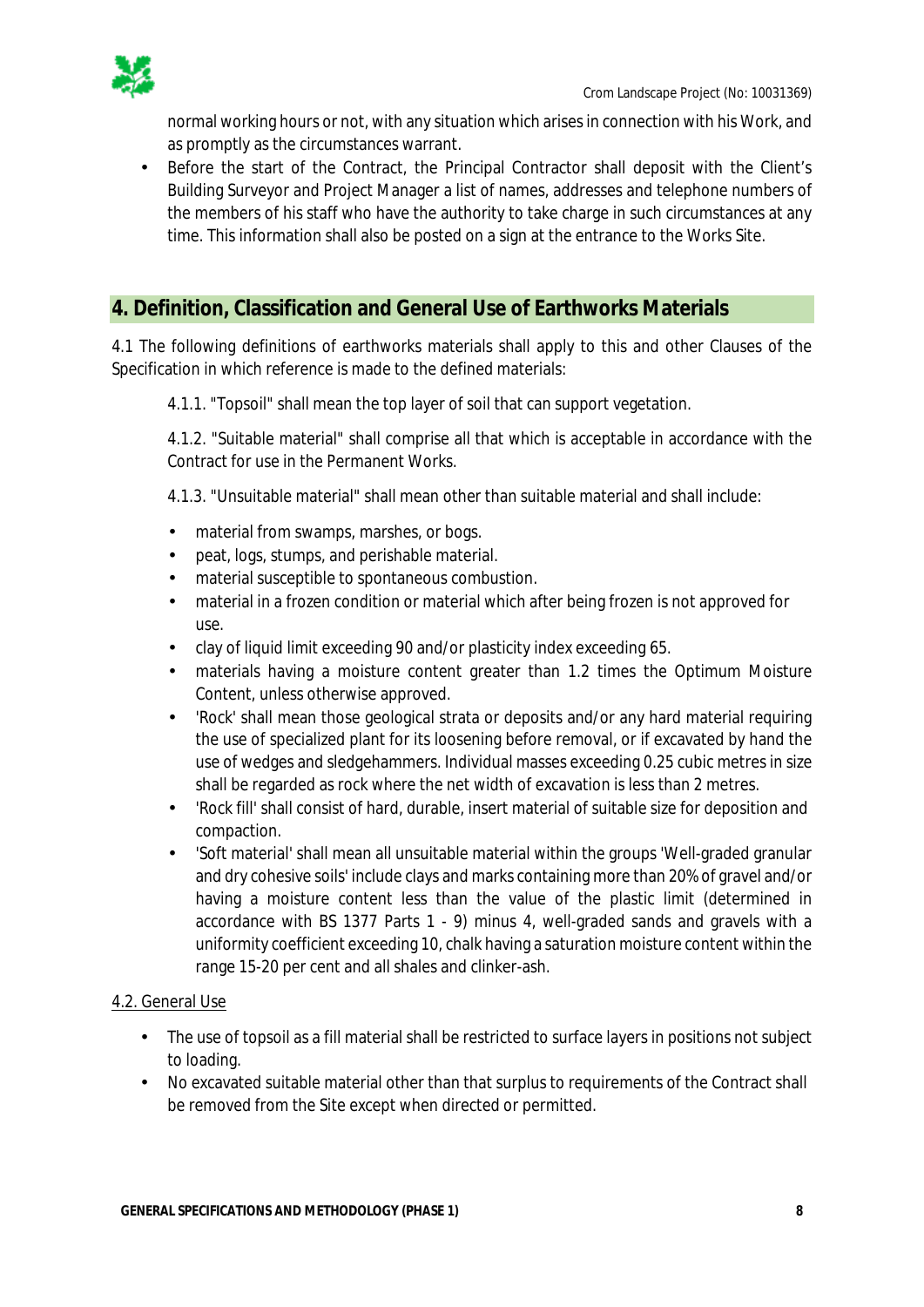

## **5. Phase 1 Aggregate Trackway Repair Works; 2.3km Inisherk section**

To be read with *General Pre-Construction Information and Conditions* and *Maps and Layout Plans\_Phase 1*; *100a Landscape Layout Overall; 110a Landscape Layout*. The specification proposes a trackway repair which is suitable for pedestrians and for occasional use by light/medium ground pressure 4x4 vehicles (e.g., Quad/ATV for farming and land maintenance).

### 5.1. Repair to the Inisherk Path/Trackway section

As shown on layout drawing 110a the trackway is on average 3.0m wide but extends to c.4m width over part of its northern circuit of the island and then reduces to c.2.0m in width in a section passing through oak woodland towards the route exit from northern circuit. Work to repair the trackway is to be carried out by carefully scraping off the soft material build up along the trackway route and to be cleared down to its surviving upper stone surface, using a 5-8 ton tracked 360° mechanical excavator with a toothless or bladed bucket.

### 5.2. Removal of soft material

Soft material overlying the trackway is to be lost by spreading thinly and carefully within the woodland margin located on the northern side of the trackway route, within the area not within the designated ASSI and as shown unshaded on layout drawing 110a. The Principal Contractor must ensure the soft material excavated is free of any stone or clay and that only the soft material is spread and lost, not causing damage or impact onto the surrounding trees, tree roots and deadwood branches contained within the prescribed casting area. Do not firm, consolidate, or compact this soft material when laying. Tip and grade to approximate levels in one operation with minimum trafficking by plant. Do not block or compromise any existing drainage outfalls emanating from the trackway.

### 5.3 Repair stone trackway

Dig out potholes, soft or damaged areas, including sections damaged by vehicle tracks (ruts), as detailed in Appendix 1 below. Excavate and repair these sections using 1½" crusher run but allow for 2" clean stone to be used in the repair of sections of the trackway where damaged into the sub-base and repair using stone compacted in layers 300mm (max) thick. Arisings from the repair of such soft areas and vehicle ruts is deemed to be unsuitable material for reuse and is therefore to be lost by placing this material in an area located to the south side of the trackway as indicated on layout drawing 110a. This represents a deeply scarped rectangular area is a cutting into the trackway bank extending in depth some c.2m below the trackway surface and was originally the location of a former building measuring c.4.0m by 4.8m in size, since removed. The unsuitable material from the path repairs, including clay arisings, should be deposited at this location in a tidy manner, built up, compacted, and profiled to match and level with the existing the ground.

### 5.4. Trackway Dressing

The repaired trackway to be dressed in a wearing course of limestone ¾ crusher run/25mm to dust, and wearing course compacted using plate or roller.

### 5.5. Prescribed Stone for use in repairs

Stone to be used in the trackway repairs and re-surfacing is crushed limestone, to be sourced from the local *Rockfield Quarry, R J Mitten & Sons, 371 Dernawilt Road, Lisnaskea, Co. Fermanagh BT92 5EA*.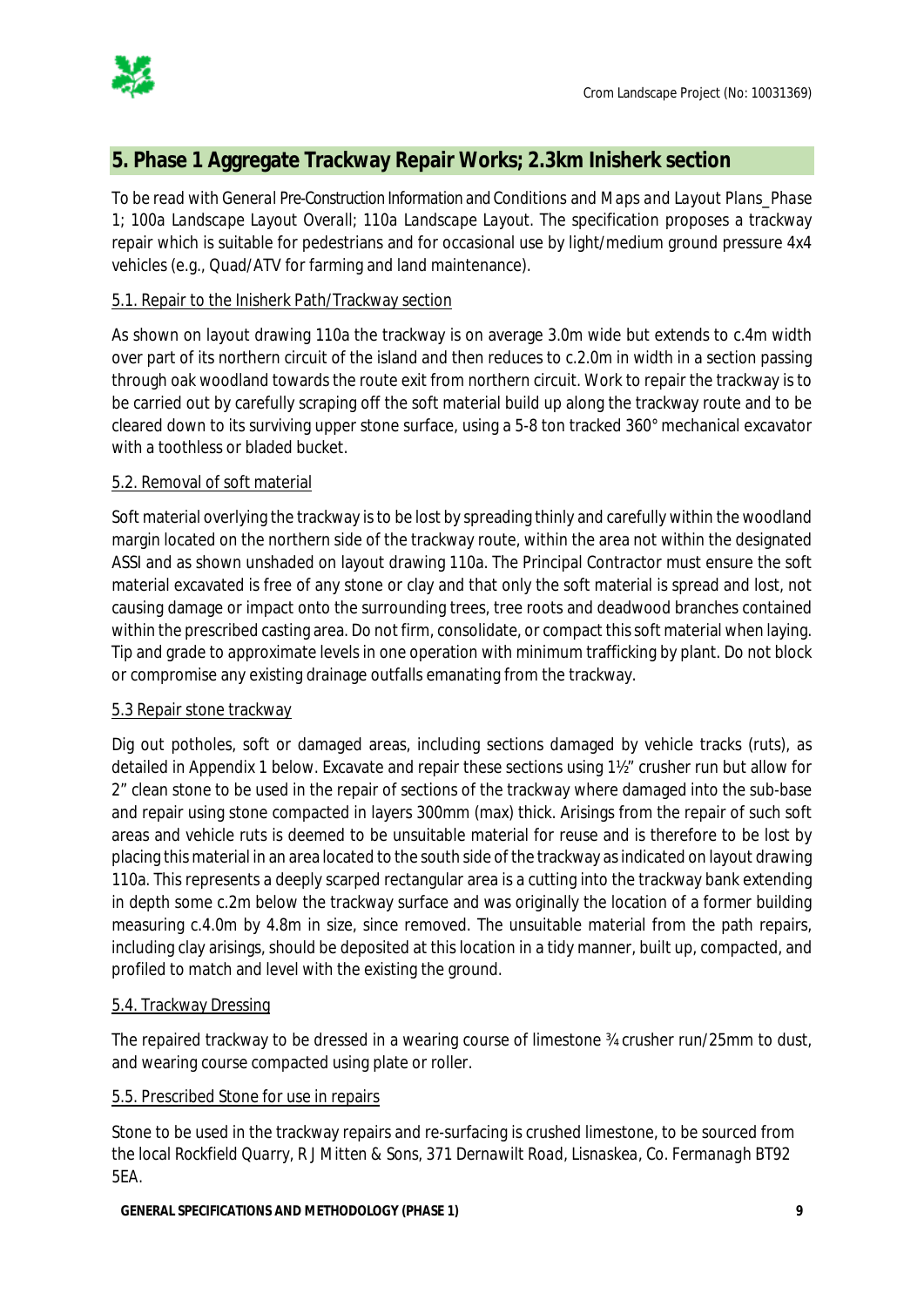

## **6. Phase 1 Repair Existing Drainage sections along Inisherk Trackway**

To be read with *General Pre-Construction Information and Conditions* and with Drawings *100a Landscape Layout Overall; 110a Landscape Layout*. Note: All drains to be retained.

### 6.1. Open Drains/Sheughs

Existing open drainage ditches/sheughs running parallel with existing trackway to be cleansed/ cleaned out using an appropriately sized mini excavator fitted with a toothless ditching bucket, or by hand excavation near tree roots where use of machine operated bucket would risk damaging or disturbing tree roots. Arisings from drain cleansing to be lost by spreading onto ground adjacent to the ditch in the woodland. Avoid compaction of this material and any damage to trees or other ASSI features during the process. Existing open drains should not be over-excavated, or re-profiled during cleansing work.

### 6.2. Lateral/Cross-Drains

All conventional cross-drains and their issues/out-falls are to be cleansed along with the main drainage ditches; for the majority these lateral/cross-drains consist of buried pipes extending across the trackway from the upper open drain. The recorded positions of the lateral/cross-drains are provided in Appendix 2 below and are shown on layout drawing 110a. Arisings from conventional drain clearing also to be lost, by loosely spreading material in woodland beside the trackway. Do not compact the material and avoid any damage to trees or other ASSI features during the process.

### 6.3. Treatment of Damaged Lateral Drains

Lateral or cross-drains found to be damaged or broken, and which cannot be cleansed, are to be replaced. Replacement pipes to be 100mm twin walled plastic pipe and should be obtained in lengths which span the 3.0m average width trackway. Replacement pipes to be laid on suitable pipe bed material and backfilled with clean stone, covered, and compacted and with wearing course at trackway surface as in 5.3 above. Arisings from replacement of damaged drainage pipes is unsuitable material and to be taken off site to tip.

### 6.4. Repair of Orchard section Cross-drain

This large lateral/cross-drain is located on the northern circuit of the trackway, north side of the orchard area, as shown on layout drawing 110a. The drain is c.3.0m long N-S by c.2.0m wide W-E and repair by excavate to replace the existing pipework (3 no. buried metal pipes), with 300mm concrete pipe or reinforced twin-wall heavy-duty plastic pipe and reinstate the piped drain using arisings. Contain ends of drain each side of the trackway with gabion baskets. The backfill to be built up level with the existing trackway, compacted with plate/roller and surface dressed in wearing course 34 crusher run/25mm to dust, compacted with plate/roller. All unused or unsuitable arisings surplus to this repair are to be taken away and disposed off-site.

### 6.5. Replacement of Cross-drain guard fence

To affect and complete repair of above item 6.3, an existing c.4.5m length earth-fixed section of wooden post stock fencing is set along the top north edge of the drain as a guard and to be removed and disposed. Replace this with a new 4.5m length like for like fence to complete the repair.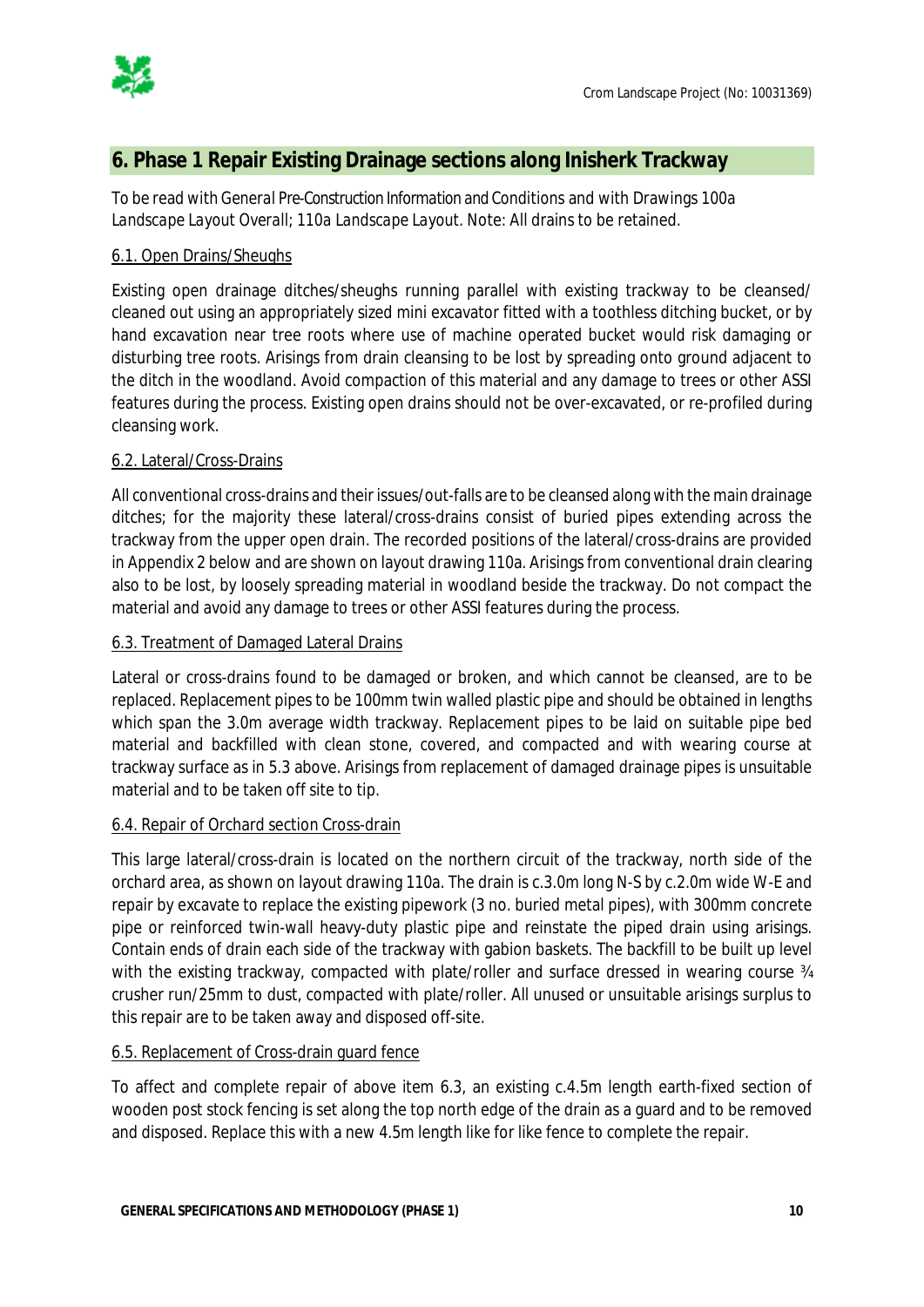

## **7. Install 6 no. wooden bollards**

To be read with *General Pre-Construction Information and Conditions* and Maps and Layout Plans\_Phase 1; Drawing *110a Landscape Layout; 310 Wooden Bollard*.

## 7.1. Bollard Location

Two sets of three wooden bollards are to be installed at locations across the existing trackway as shown on layout drawing 110a and as specified in detail drawing 310 Timber Bollard. Note that the central bollard of the three being installed at each location is to be removable, as per 310 detail drawing.

### 7.2. Fixed wooden Bollard: as drawing 310 Wooden Bollard

- Manufacturer: Contractor's choice.
- Product reference: Contractor's choice. Material: FSC certified softwood.
- Finish as delivered: Pressure treated.
- Colour: None.
- Height above ground: as drawing 310; Sectional size: as drawing 310; Top: as drawing 310.
- $\mathbf{r}$ Method of fixing: set in concrete base as drawing 310].

### 7.3. Removable wooden Bollard: as drawing 310 Wooden Bollard

- Manufacturer: Contractor's choice.
- Product reference: Contractor's choice. Material: FSC certified softwood.  $\mathcal{L}^{\mathcal{L}}$
- Finish as delivered: Pressure treated.
- Colour: None.
- Height above ground: as drawing 310; Sectional size: as drawing 310; Top: as drawing 310.
- Special features: as drawing 310, lockable s/s socket; Method of fixing: set in concrete base as drawing 310.

## **8. Site Conditions at Completion**

• Debris: Clear away and leave the site in a clean and tidy condition.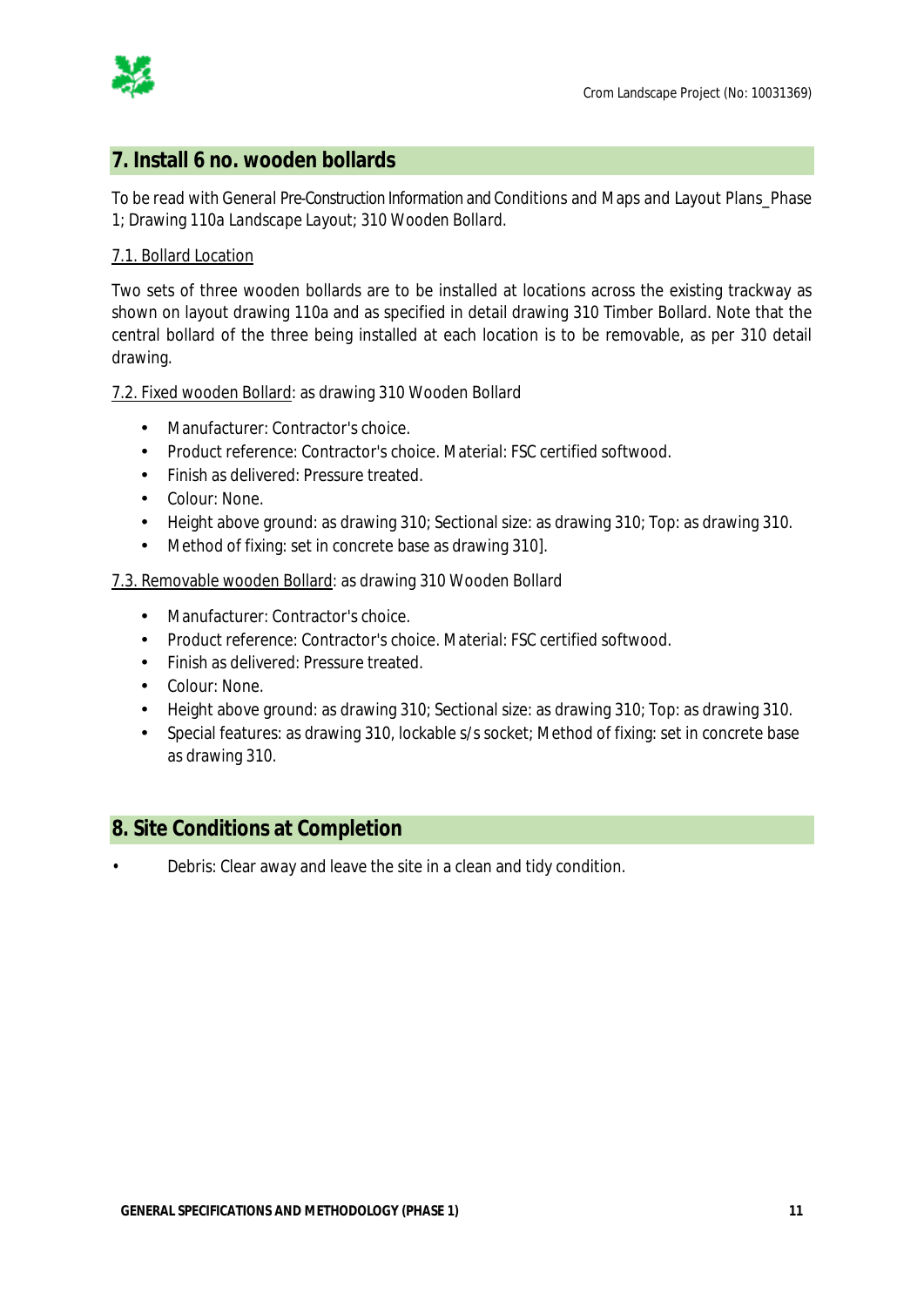

# **APPENDIX 1: Chainage Detail of the soft areas and vehicle rut damage along Inisherk Trackway Repair Route**

Note: the measurements provided below for the positions of the soft areas and vehicle rut damage have been recorded in a clockwise direction along the Trackway route, starting at the wooden gate at the southwest corner of the Walled Garden as 0.0m (refer drawing 110a Landscape Layout).

Inisherk Trackway is on average 3m wide but varies in width from c.2.0m to c.4.0m in width.

182.9m-192.8m; heavy vehicle rutting, impacting to the sub-base (c.10m length)

246.7m-251.8m; vehicle rutting of both existing wheel tracks along trackway impacted to sub-base (c.5.5m length)

301.2m-308.5m; – as above (c.7.4m length)

327.3m-346.7m; – as above (c.19.4m length)

361.4m-366.3m; vehicle rutting of wheel track particularly on RHS, impacted to the sub-base (c.5m length)

380.6m-383.7m; vehicle rutting of wheel track particularly LHS, impacted to the sub-base (c.3.1m length)

395.2m-424.6m; vehicle rutting of wheel track on RHS, impacted to the sub-base (c.29.5m length)

444.5m-453.9m; vehicle rutting of wheel track, mainly RHS, impacted to the sub-base (c.9.5m length)

468.1m-480.4m; vehicle rutting of wheel track, mainly RHS, impacted to the sub-base (c.12.4m length)

480.4m-490.7m; vehicle rutting of wheel track, both sides of trackway and extending 5.0m across the trackway (c.10.3m length)

530.2m; a wet/soft point in the track caused by a wheel rut (c.1.0m length)

592.8m; wet/soft area of trackway which appears caused by filled sheugh to north side (c.2.0m length)

772.0m-774.8m; soft area across width of trackway and appears ground has burst, impact to subbase. (c.2.8m length)

1025.8m – marks start of section where the open drains extend along both sides of the existing trackway, and trackway widens to average 3.2m width

1298.6m-1305.7m; wet/soft section for repair (c.7.1m length)

1392.2m-1396.2m; soft area across trackway, impacted to sub-base (c.4.0m length)

1526.0m-1529.0m; soft ground area extending across trackway to be repaired (c.3.0m length)

1549.5m-1552.5m; soft ground area, impacted to sub-base (c.3.0m length)

**GENERAL SPECIFICATIONS AND METHODOLOGY (PHASE 1) 12**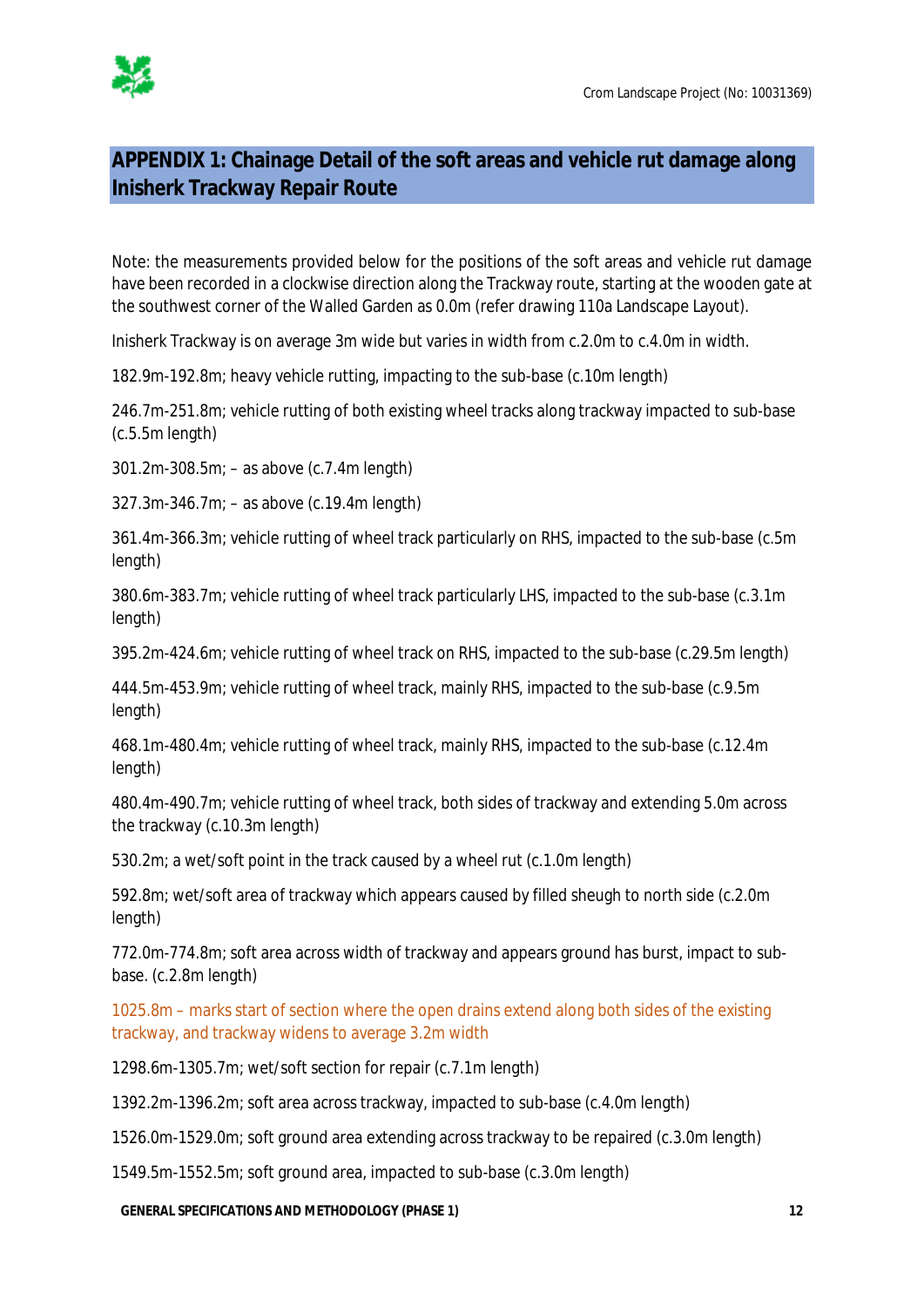

1583.8m-1589.0m; soft ground area across trackway, appears ground burst and impacted to subbase (c.5.2m length)

1601.0m-1614.0m; wet/soft ground patch across trackway (appears to be caused by the overflowing sheugh on RHS) (c.13.0m length)

1674.7m-1679.0m; wet/soft patch with underlying clay subsoil protruding, impacted to sub-base (c.4.3m length)

1683.1m-1689.0m; wet/soft wet patch as above (c.6.0m length)

1703.7m-1713.4m; wet/soft patch as above, tree stump on RHS over the sheugh (c.10.0m length)

1778.0m-1787.0m; wet/soft patch across trackway and appears cause filled and overflowing sheugh and cross-drain to LHS (c.9.0m length)

1858.4m-1870.8m; wet/soft patch across trackway and appears cause is filled and overflowing sheugh and possible cross-drain (c.12.5m length)

1877.0m-1882.0m; wet/soft patch on trackway, impacted to sub-base (c.5.0m length)

From 1885m area LHS of Trackway is not ASSI designated, but is a priority woodland habitat

1942.0m-1976.0m; trackway has been widened at this section due to vehicles avoiding a wet/soft area of ground. (c.34.0m length)

2072.0m; large cross-drain at this location to be repaired and marks the end of the non-ASSI section

2112.9m-2163.0m; trackway repair through this section must avoid any damage to the oak tree roots; a light or gentle scrape of the soft material covering the trackway, no more than c.50mm depth with arisings collected to the LHS to form a small-banked edge to the trackway. (c.50.0m length)

2163.0m-2222.2m; As above – and ends repair section of existing trackway. (c.59.0m length)

**NOTES:** Recommended that a tracked 360° mini-excavator of not over 3 ton size be used in the localised repairs to the section of trackway extending chainage 2075.5m to 2222.2m due to the close set nature of surrounding oak trees along the sides of the trackway.